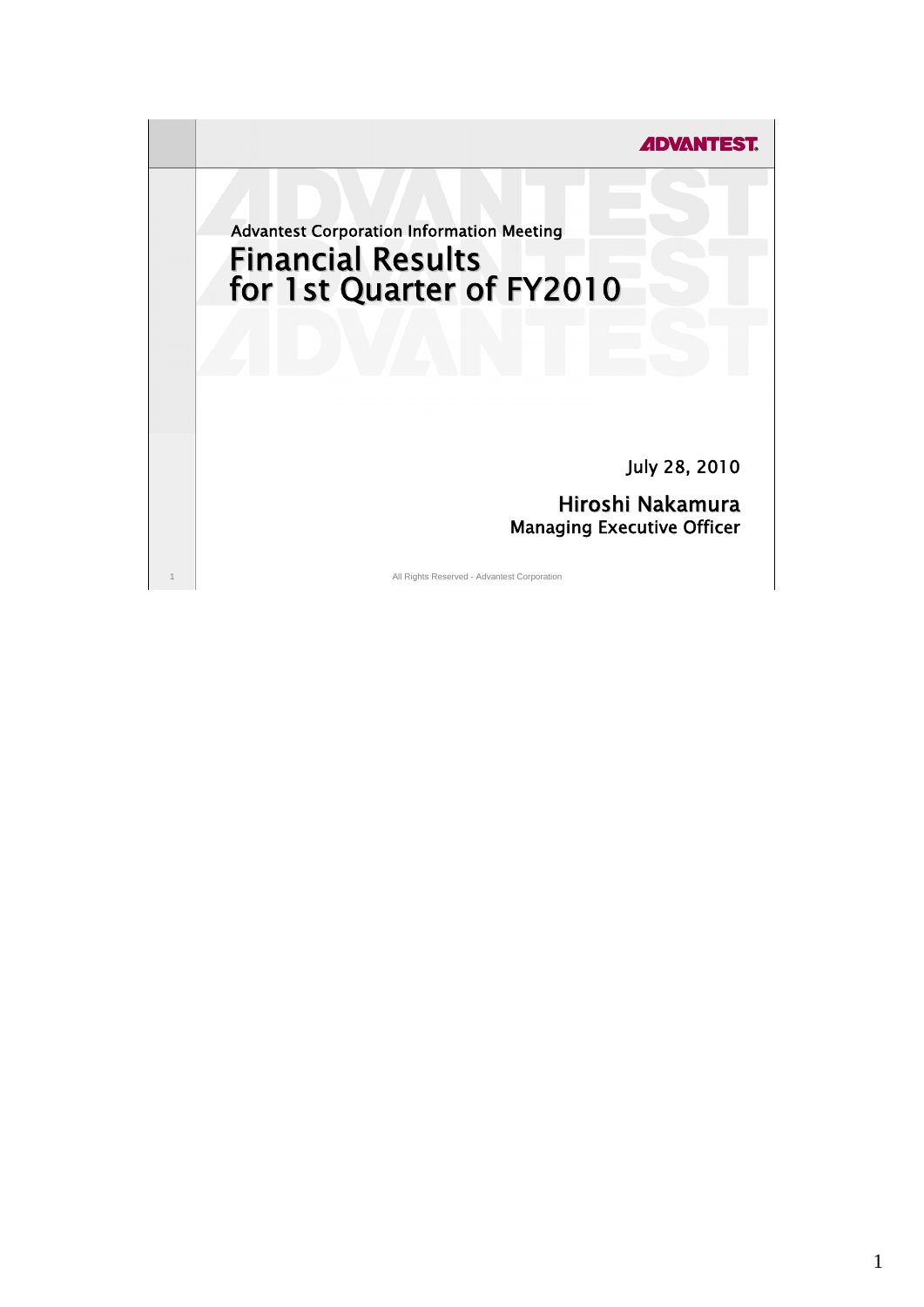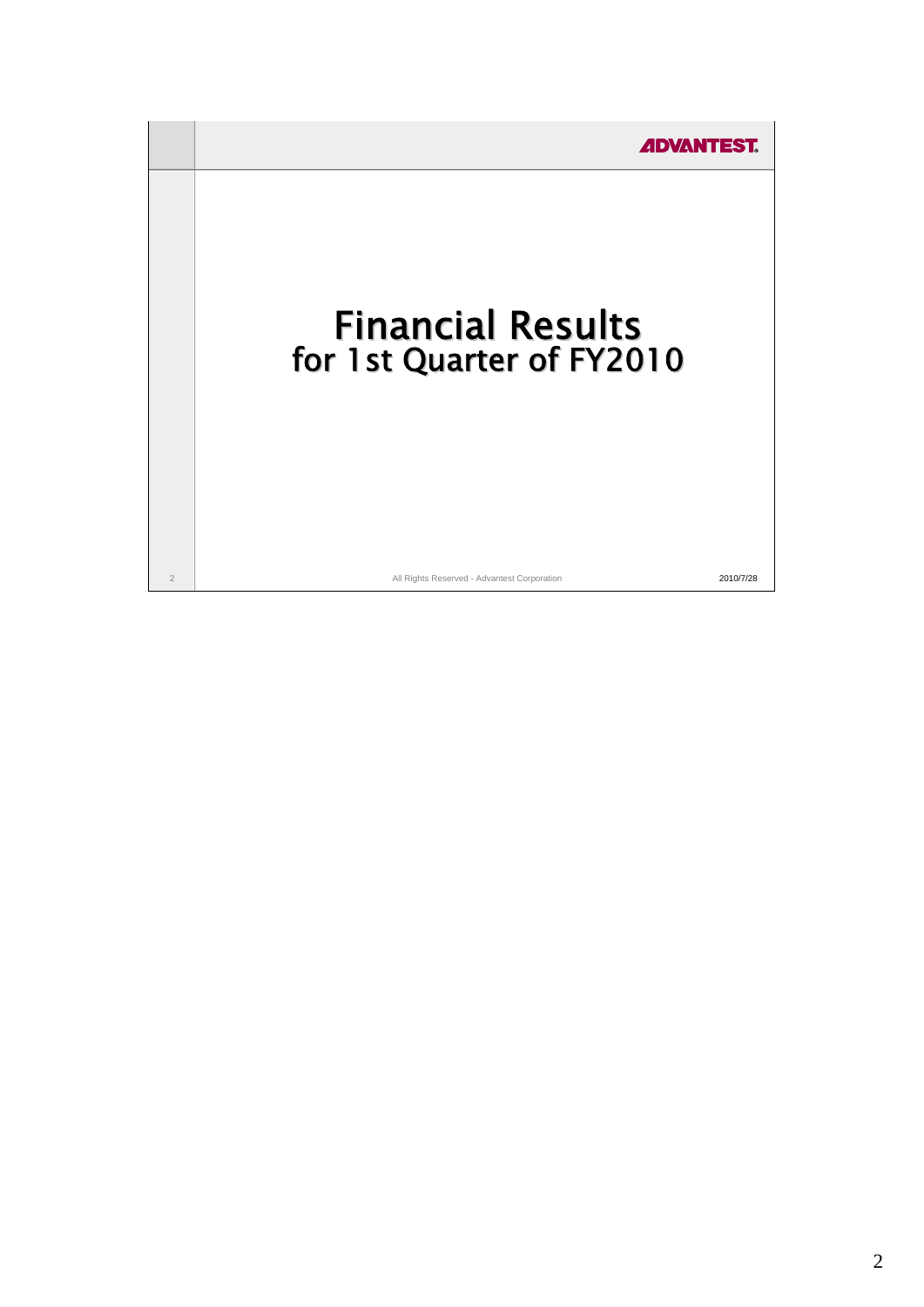# **Summary of Results**

**ADVANTEST.** 

|                         |        |                                             |              | (YB)          |
|-------------------------|--------|---------------------------------------------|--------------|---------------|
|                         | FY2009 | FY2010                                      |              |               |
|                         | 4Q     | 1Q                                          | Q on $Q$ $%$ | Y on Y $(\%)$ |
| <b>Orders</b>           | 23.0   | 30.8                                        | 33.6         | 164.9         |
| <b>Sales</b>            | 21.5   | 23.5                                        | 9.1          | 209.2         |
| Cost of Sales           | 10.0   | 11.9                                        | 19.3         | 255.3         |
| <b>Gross Profit</b>     | 11.5   | 11.6                                        | 0.3          | 172.7         |
| <b>Operating Income</b> | 1.4    | 1.8                                         | 36.5         |               |
| Non-operating<br>Income | 0.1    | $-0.2$                                      |              |               |
| Income before Tax       | 1.5    | 1.6                                         | 11.9         |               |
| <b>Net Income</b>       | 1.3    | 0.8                                         | $-39.5$      |               |
| <b>Backlog</b>          | 20.3   | 27.6                                        | 35.9         | 181.1         |
|                         |        | All Rights Reserved - Advantest Corporation |              | 2010/7/28     |

○ Results for 1Q FY2010:

- ・Orders 30.8 billion yen, up 33.6% from the previous quarter
- ・Sales 23.5 billion yen, up 9.1% from the previous quarter
- ・Backlog 27.6 billion yen,
- ・Operating income 1.8 billion yen, up 36.5% from the previous quarter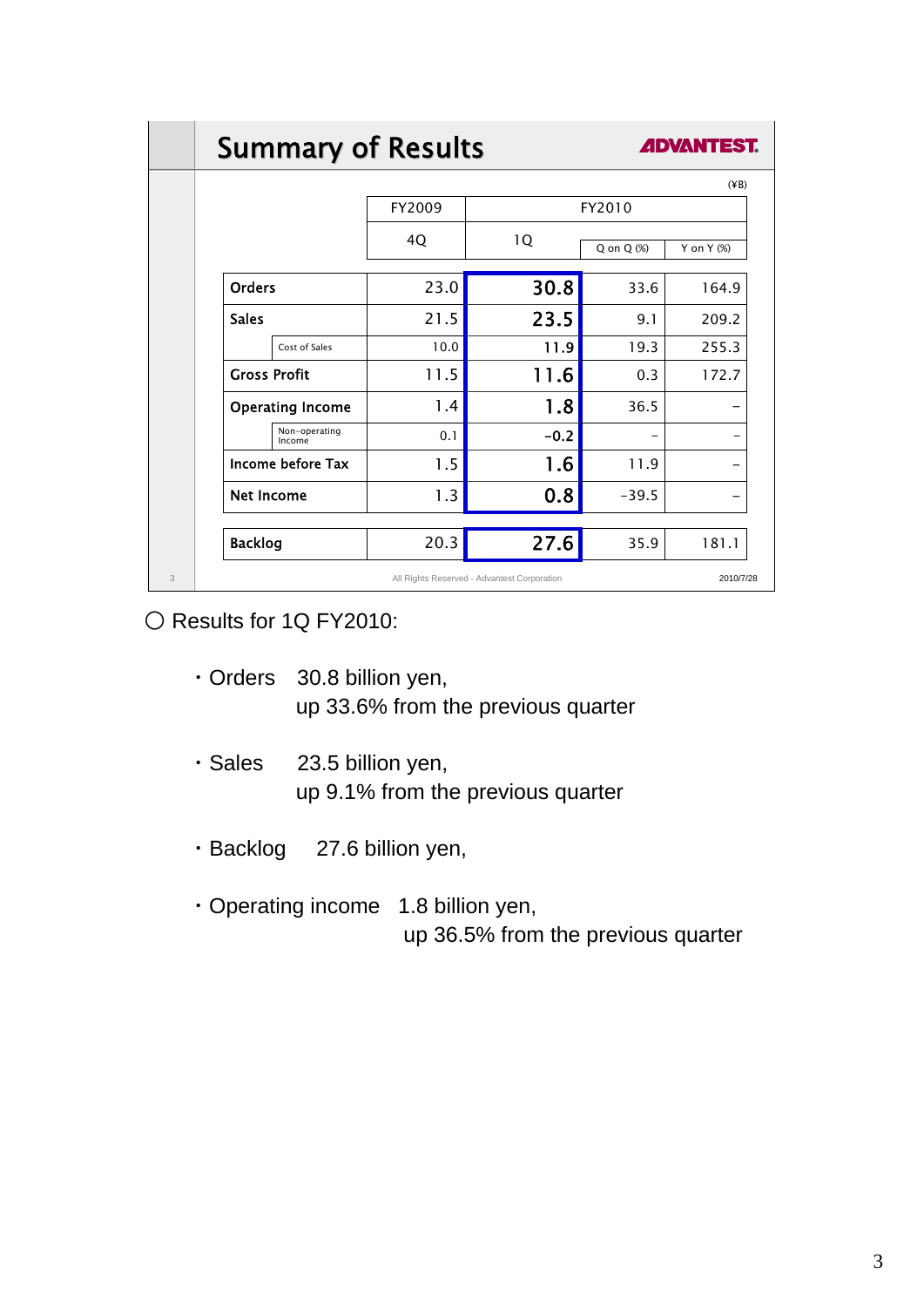

○ 1Q FY2010 Orders by Segment:

○ Semiconductor and Component Test Systems:

- ・21.6 billion yen, up 42% from the previous quarter
- ・In memory testers, orders showed a dramatic 59% increase on stronger demand for the T55XX series for DDR3 back-end test and the T53XX series for front-end test.
- ・In non-memory testers, orders increased 29%, led by T2000 demand from MPU, MCU, and FPGA manufacturers.

○ Mechatronics Systems:

- ・5.8 billion yen, up 46% from the previous quarter
- ・Stronger demand for testers drove growth in orders for test handlers and device interface products.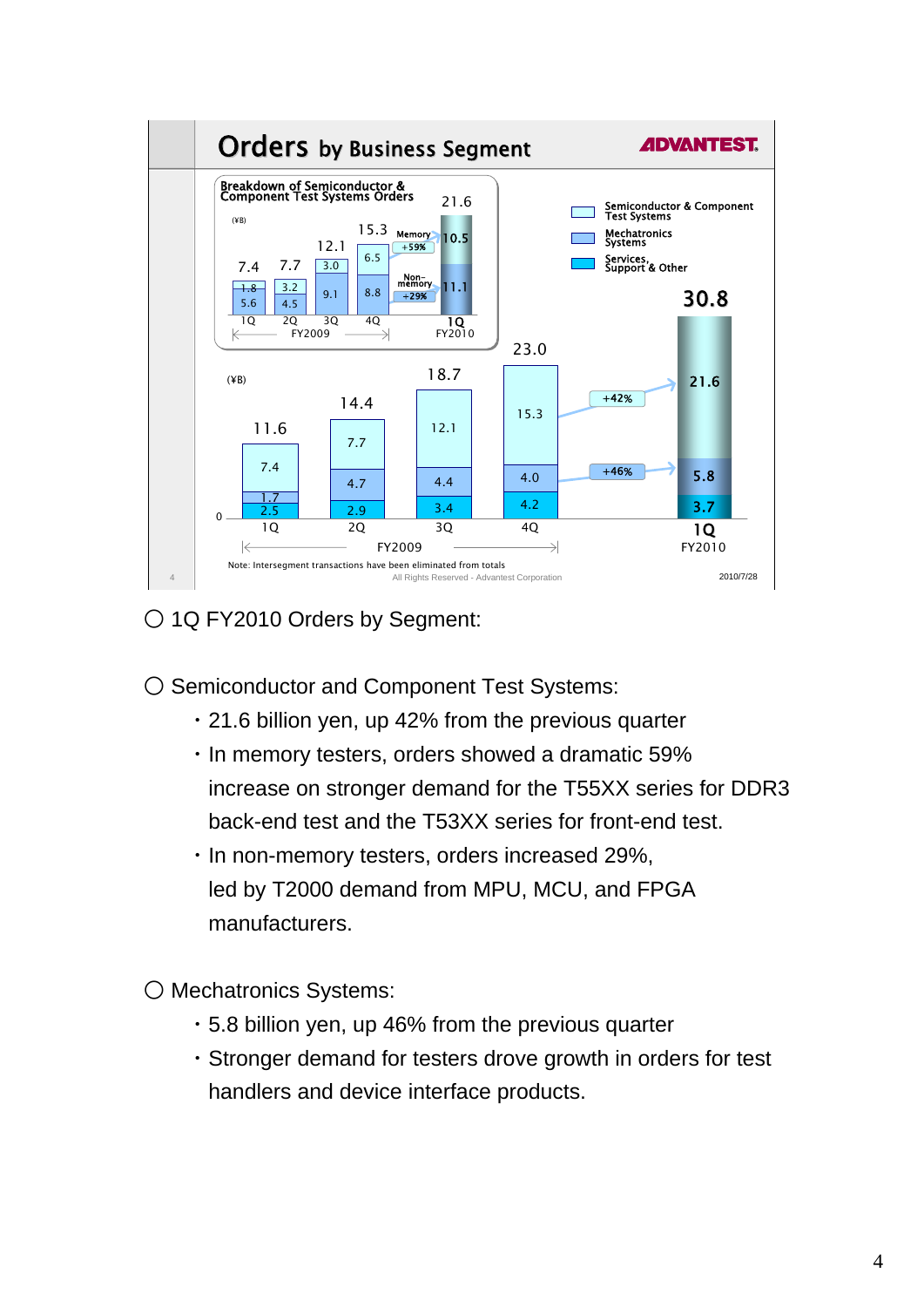

○ 1Q FY2010 Orders by Region:

- ・Orders from Taiwan and China increased
- Taiwan:
	- ・8.7 billion yen, a 1.7X increase over the previous quarter
	- ・Demand was led by the T55XX series for DDR3 back-end test.

○ China:

- ・4.1 billion yen, a 3.4X increase over the previous quarter
- ・Demand was led by:
	- ・the T2000 for MPU and MCU test
	- ・the T53XX series for DDR3 front-end test
	- ・the T55XX series for DDR3 back-end test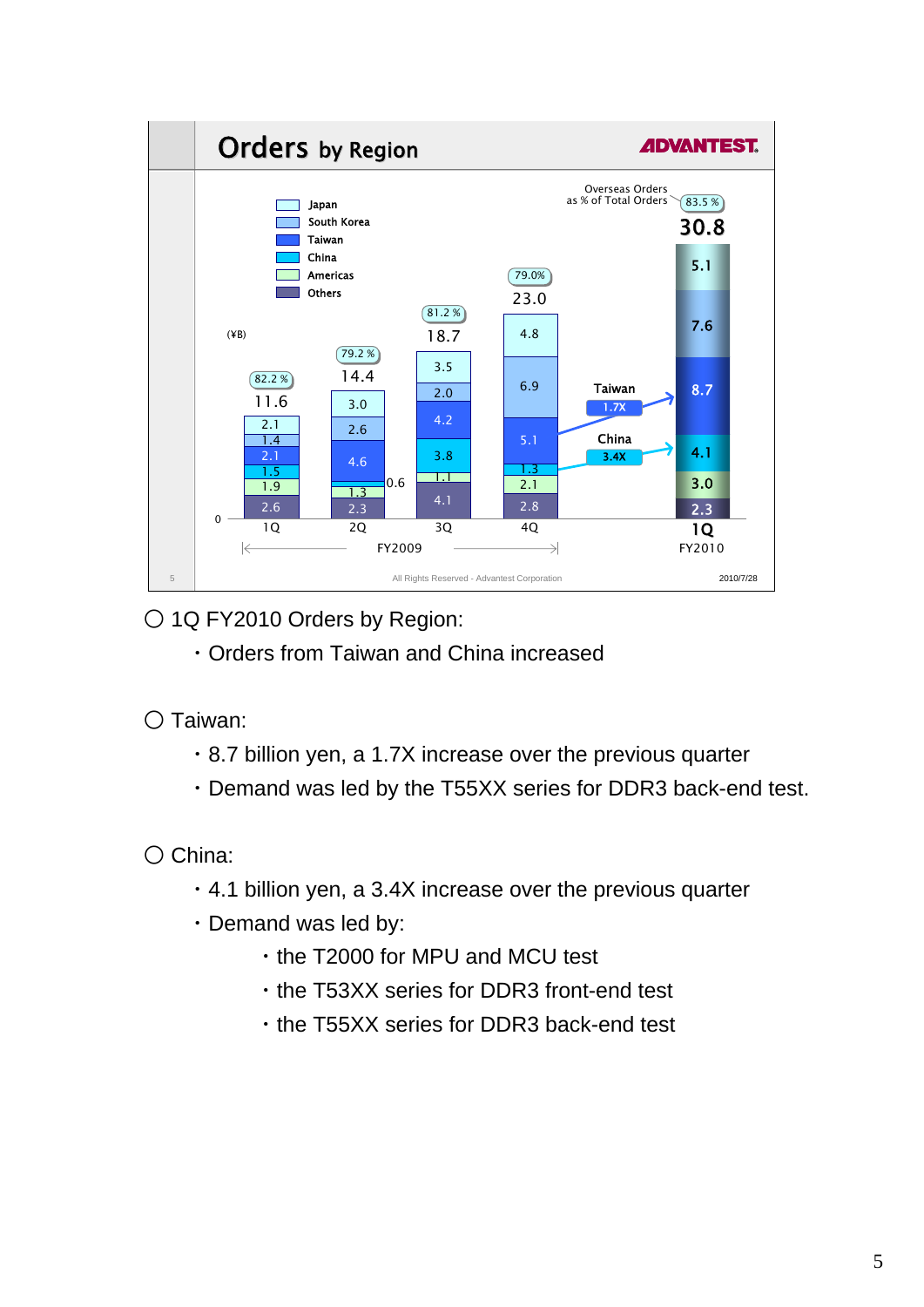

O 1Q FY2010 Sales by Segment:

○ Semiconductor and Component Test Systems:

- ・15.8 billion yen, up 11% from the previous quarter
- ・In non-memory testers, sales increased 55% to 9.5 billion yen. Sales were chiefly driven by:
	- ・the T2000 for MPU, MCU, and FPGA test.
	- ・the T6373 for LCD driver IC test.

○ Memory tester sales decreased 22% sequentially to 6.3 billion yen.

・Demand from Taiwanese and other customers for DDR3 testers was concentrated in the latter half of the period and is not reflected in 1Q sales figures. Sales are expected to increase from 2Q FY2010.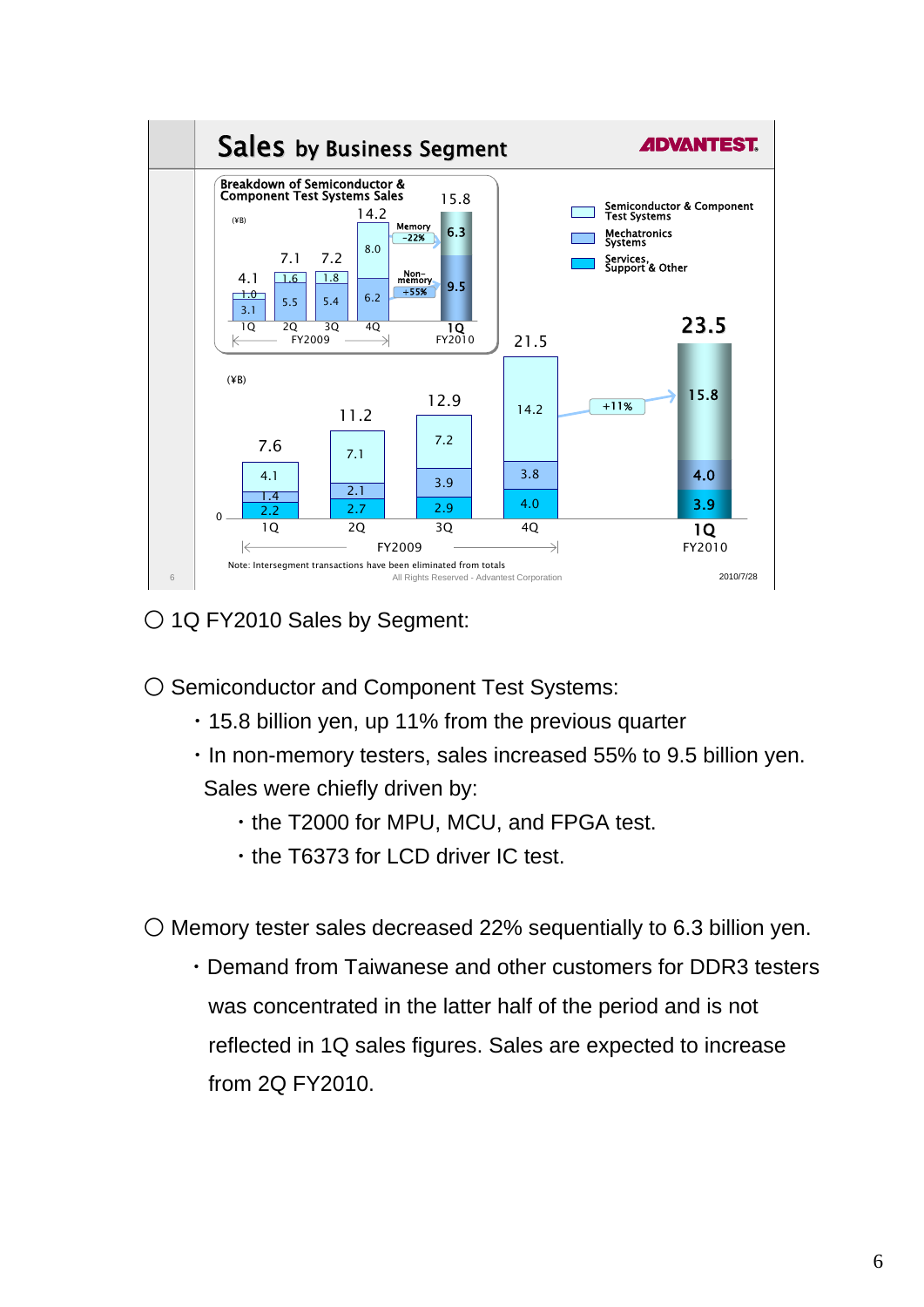

○ 1Q FY2010 Sales by Region:

- ・Sales to China and the Americas increased, while sales to Taiwan decreased
- China:
	- ・3.7 billion yen, a 2.2X increase over the previous quarter.
	- ・Sales were driven by:
		- ・the T53XX series for DDR3 front-end test
		- ・the T55XX series for DDR3 back-end test
		- ・the T2000 for MPU and MCU test

○ The Americas:

- ・2.3 billion yen, a 2X increase over the previous quarter
- ・Demand was led by the T2000 for MPU and FPGA test

○ Taiwan:

- ・4.3 billion yen, down 44% from the previous quarter
- ・The drop in sales was chiefly an artifact of the timing of DDR3 tester demand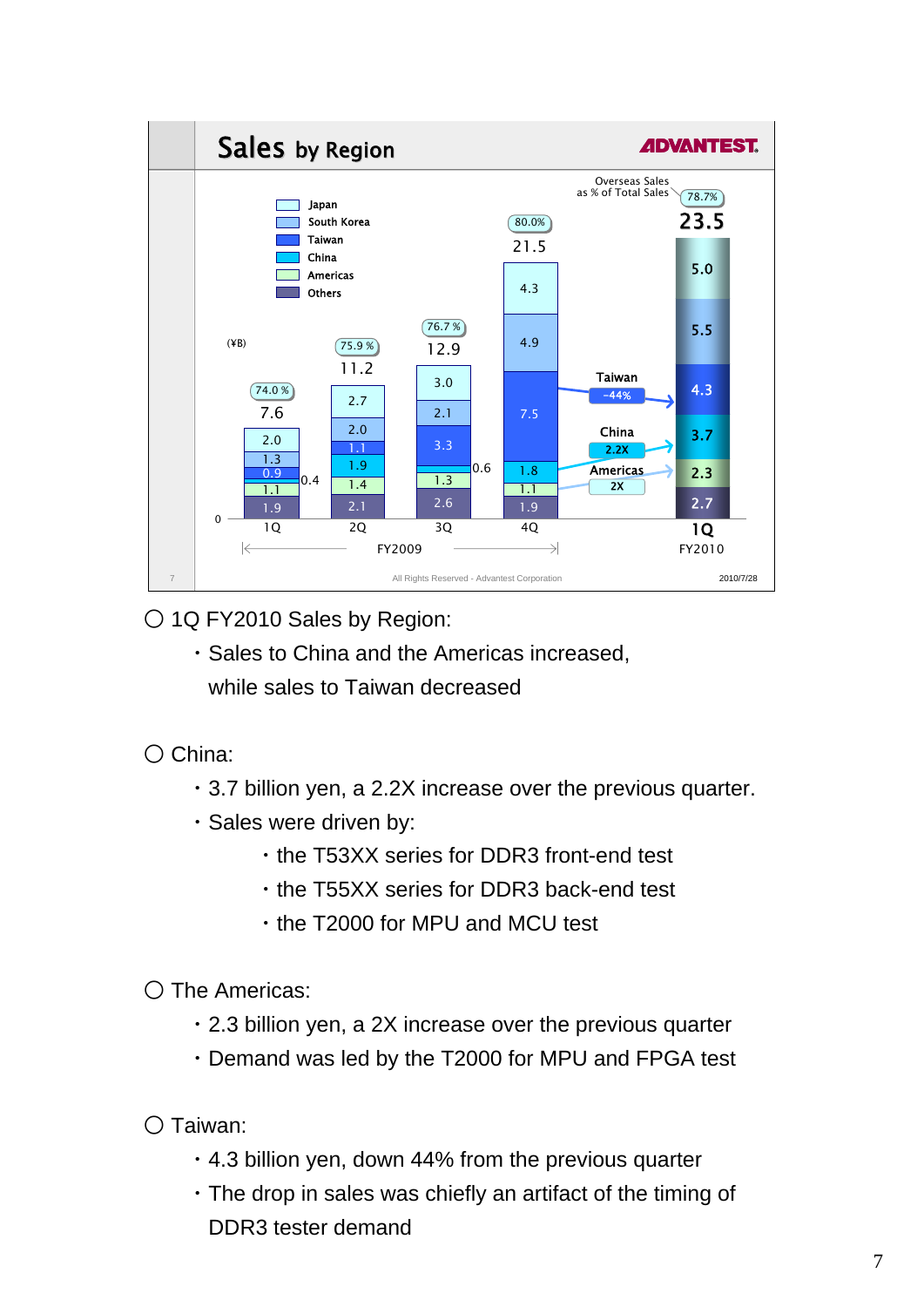

○ 1Q FY2010 Operating Income /

Gross Profit Ratio/ Operating Expenses

- ・ Gross Profit Ratio:
	- ・down 4.3 points sequentially to 49.3%, due to a less favorable product mix
- ・Operating Expenses:
	- ・9.8 billion yen, a decrease of 0.3 billion yen from the previous quarter
- ・Operating Income:
	- ・1.8 billion yen, an increase of 0.4 billion yen from the previous quarter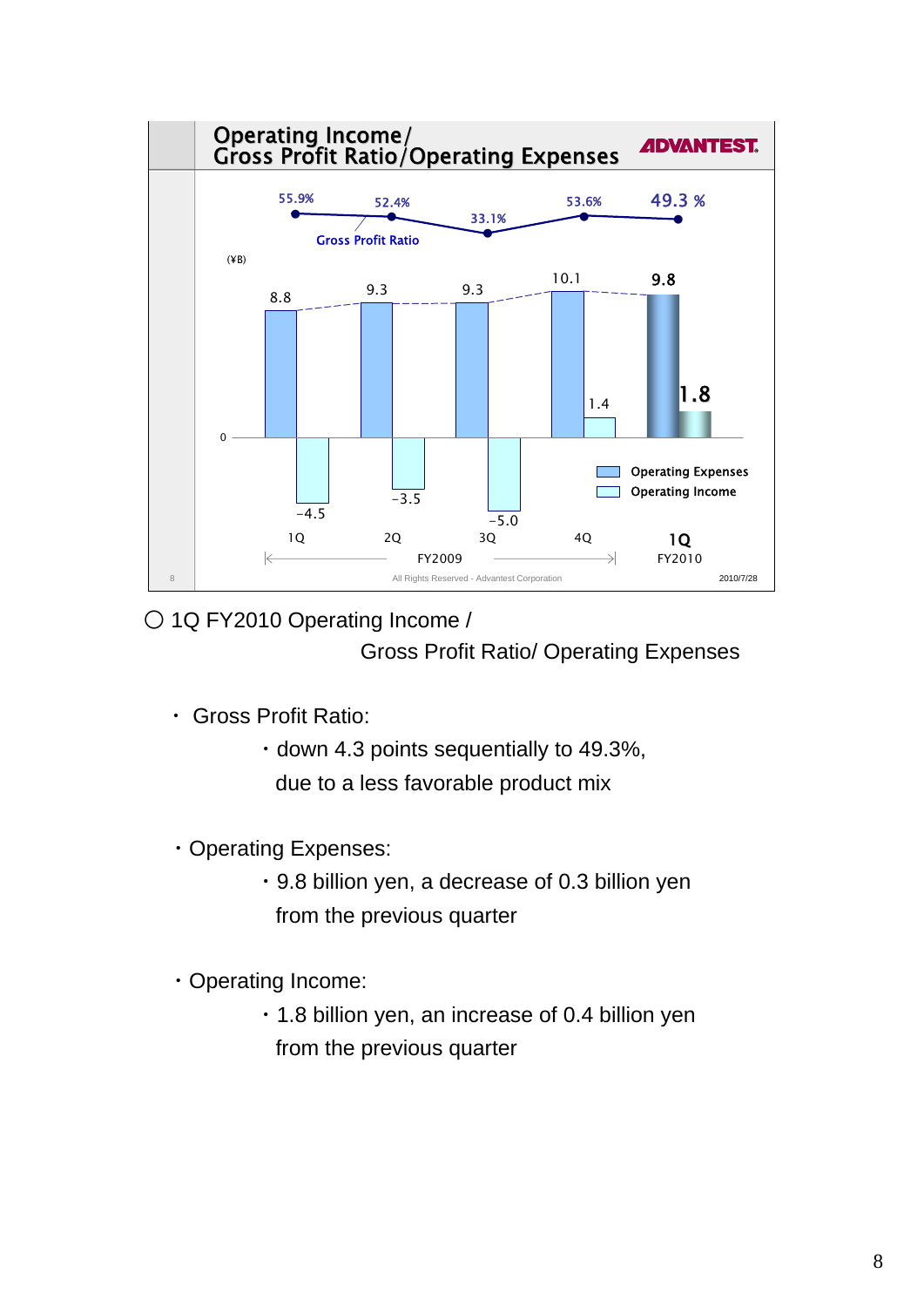

- O R&D Expenses:
	- ・4.9 billion yen, same level as the previous quarter
- O CapEx:
	- ・0.3 billion yen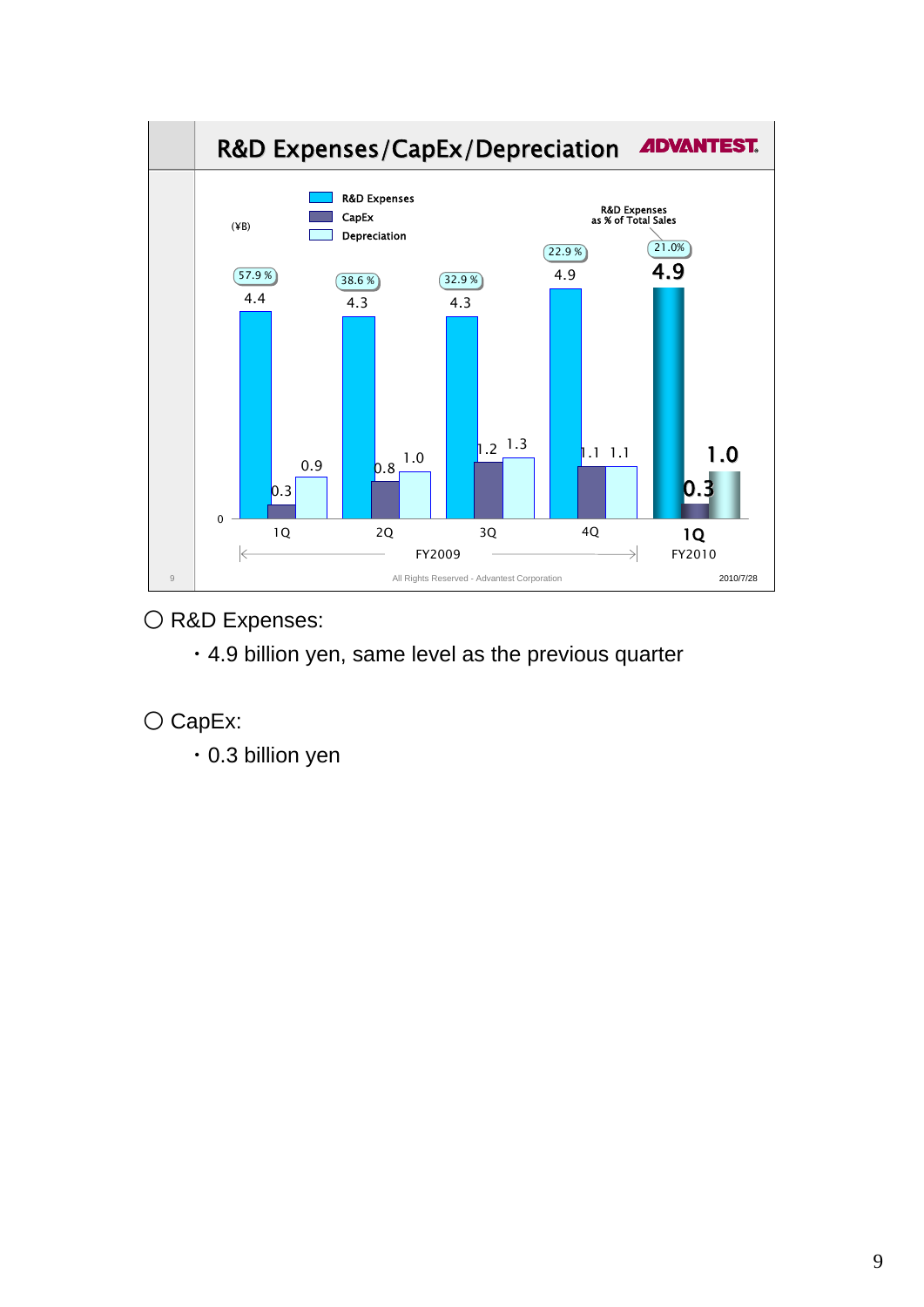

○ Balance Sheet for 1Q FY2010

○ Assets:

- ・Cash & cash equivalents and short-term investments:
	- ・100.6 billion yen, a decrease of 6.3 billion yen from the previous quarter
	- ・Decrease was chiefly due to an increase in accounts receivable and inventories.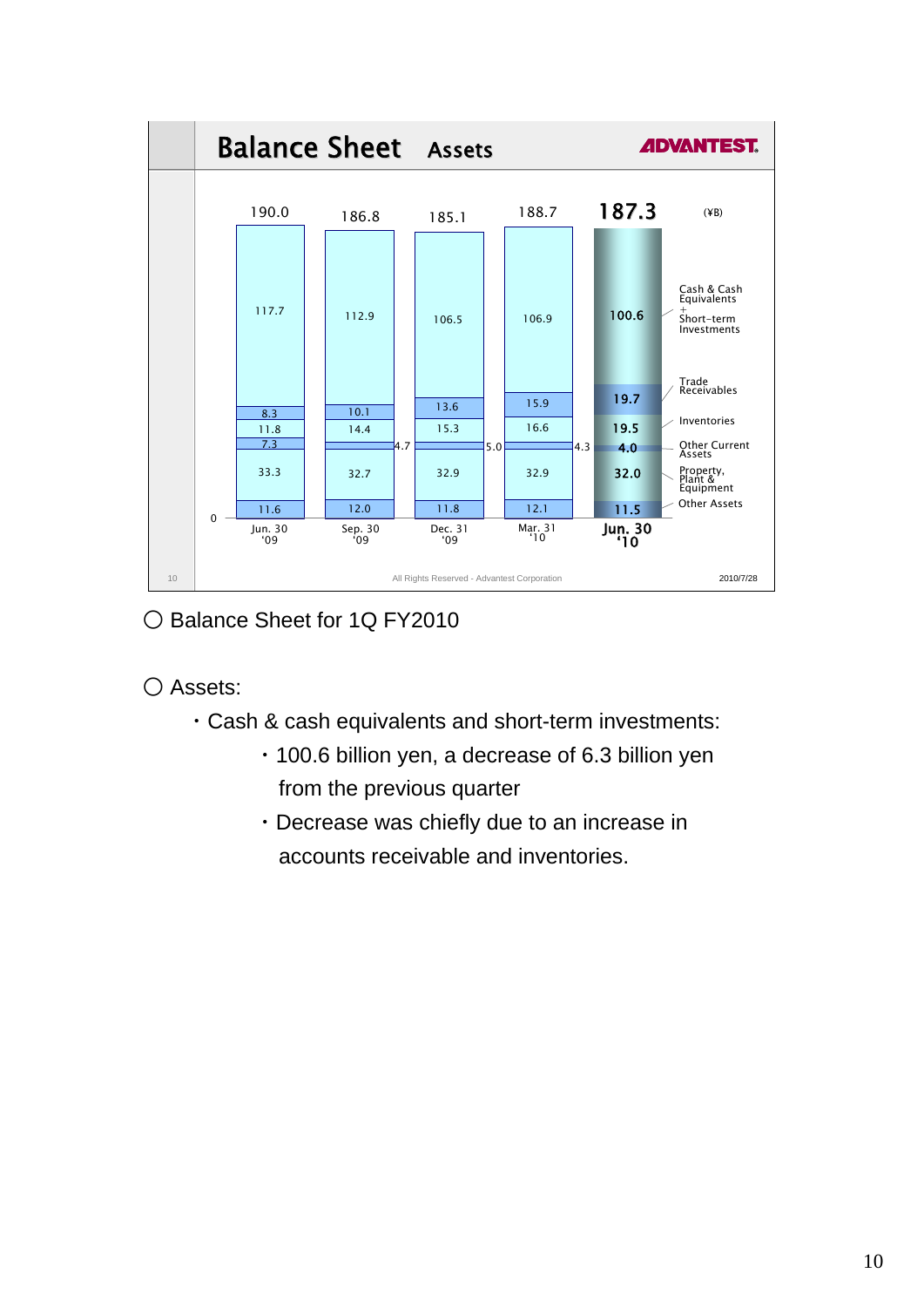

○ Balance Sheet for 1Q FY2010

○ Liabilities & Equity:

・Equity:

- ・147.5 billion yen, a decrease of 2.7 billion yen from the previous quarter
- ・Decrease was chiefly due to foreign currency translation adjustments
- ・Equity-to-assets ratio:
	- $.78.7%$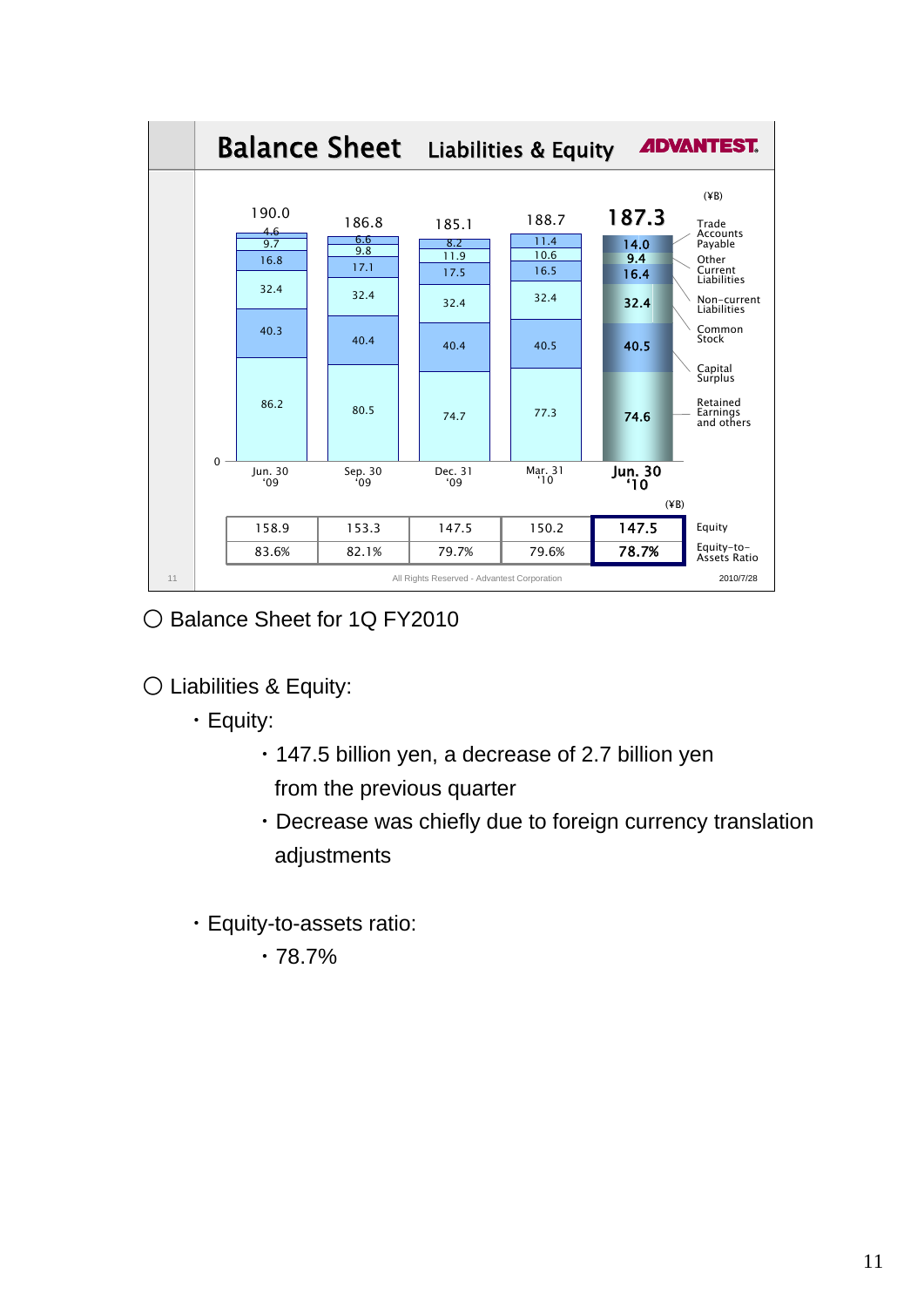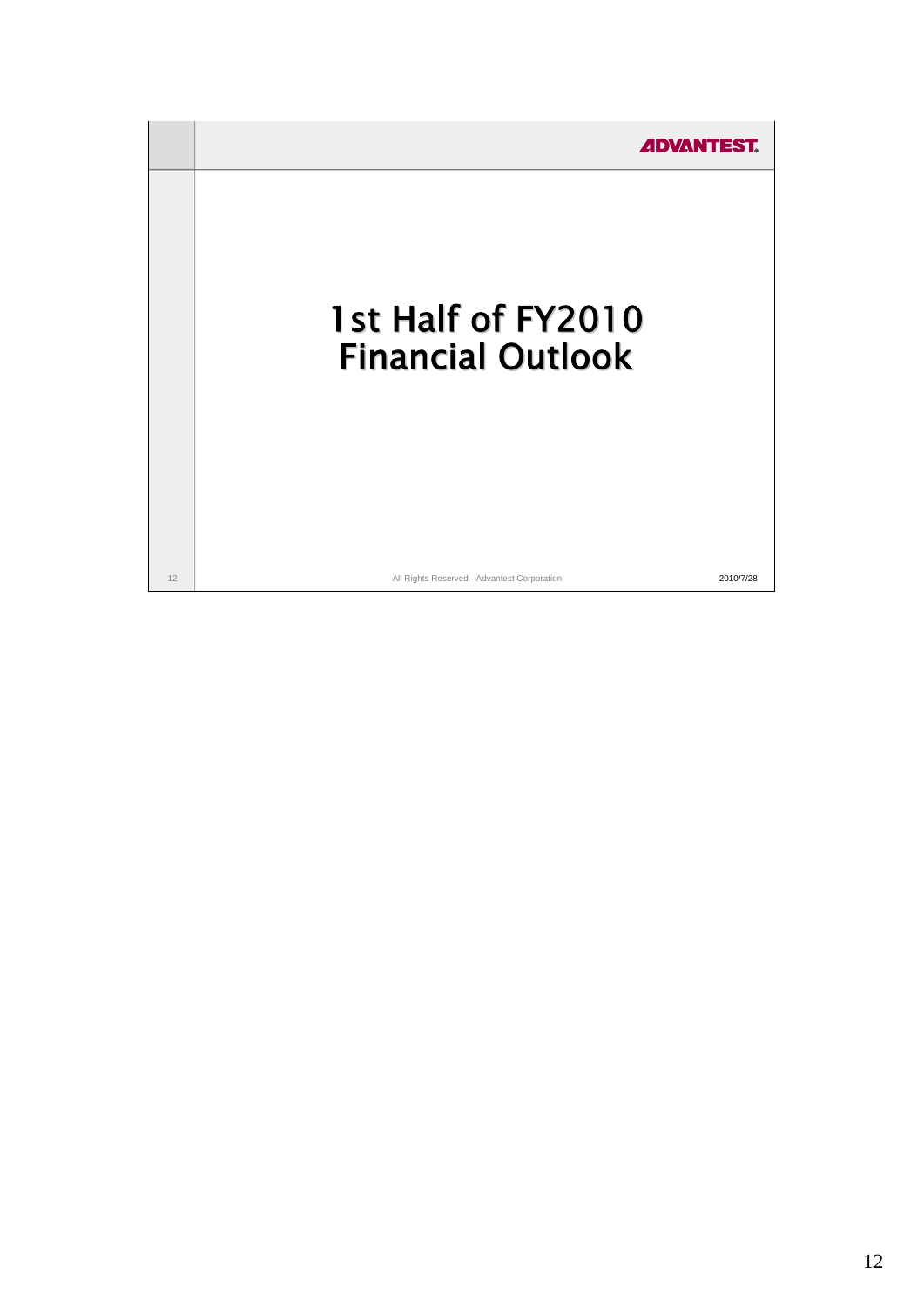|    | 1H of FY2010 Financial Outlook ADVANTEST. |        |                                             |       |                                              |  |  |  |
|----|-------------------------------------------|--------|---------------------------------------------|-------|----------------------------------------------|--|--|--|
|    |                                           |        |                                             |       | $(\angle$ B)                                 |  |  |  |
|    |                                           | FY2010 |                                             |       |                                              |  |  |  |
|    |                                           | 1Q     | 2Q (Forecast)<br>Q on $Q$ $(\%)$            |       | Six months<br><b>Ending</b><br>Sep. 30, 2010 |  |  |  |
|    | (Forecast)                                |        |                                             |       |                                              |  |  |  |
|    | Orders                                    | 30.8   | 31.2                                        | 1.1   | 62.0                                         |  |  |  |
|    | <b>Sales</b>                              | 23.5   | 29.5                                        | 25.2  | 53.0                                         |  |  |  |
|    | Operating<br>Income                       | 1.8    | 3.2                                         | 75.8  | 5.0                                          |  |  |  |
|    | Income<br>before Tax                      | 1.6    | 3.3                                         | 100.8 | 4.9                                          |  |  |  |
|    | Net Income                                | 0.8    | 2.3                                         | 193.4 | 3.1                                          |  |  |  |
|    |                                           |        |                                             |       |                                              |  |  |  |
|    | Backlog                                   | 27.6   | 29.3                                        | 6.2   | 29.3                                         |  |  |  |
| 13 |                                           |        | All Rights Reserved - Advantest Corporation |       | 2010/7/28                                    |  |  |  |

○ 1H FY2010 Forecast:

- ・Orders 62.0 billion yen 2Q: 31.2 billion yen, up 1.1% sequentially
- ・Sales 53.0 billion yen 2Q: 29.5 billion yen, up 25.2% sequentially
- ・Operating income

5 billion yen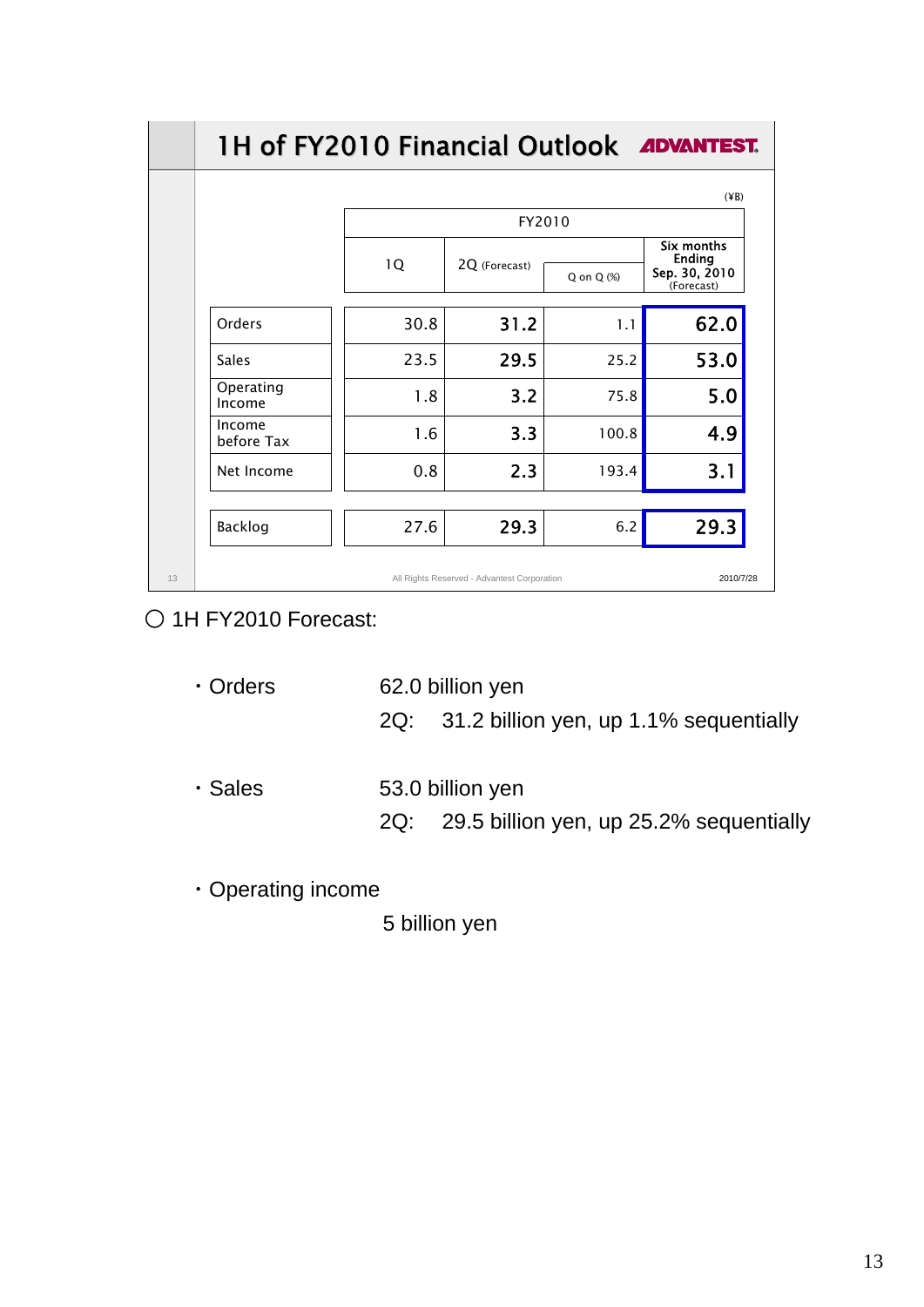

○ 1H FY2010 Sales Growth Forecast:

- ・Semiconductor and Component Test Systems
	- ・In memory testers, demand from Taiwan and Japan is expected to grow in line with increasing DDR3 production volumes
	- ・In non-memory testers, sales of the T2000 for MPU, MCU, and FPGA test are expected to increase
- ・Mechatronics Systems
	- ・Stronger demand for testers is expected to drive increased sales of test handlers and device interface products

 $\bigcirc$  Due to a lack of visibility into tester investment for 3Q and beyond, Advantest is unable to publish any forecast of our full-year FY2010 financial results at this time. Forecasts will be disclosed when available.